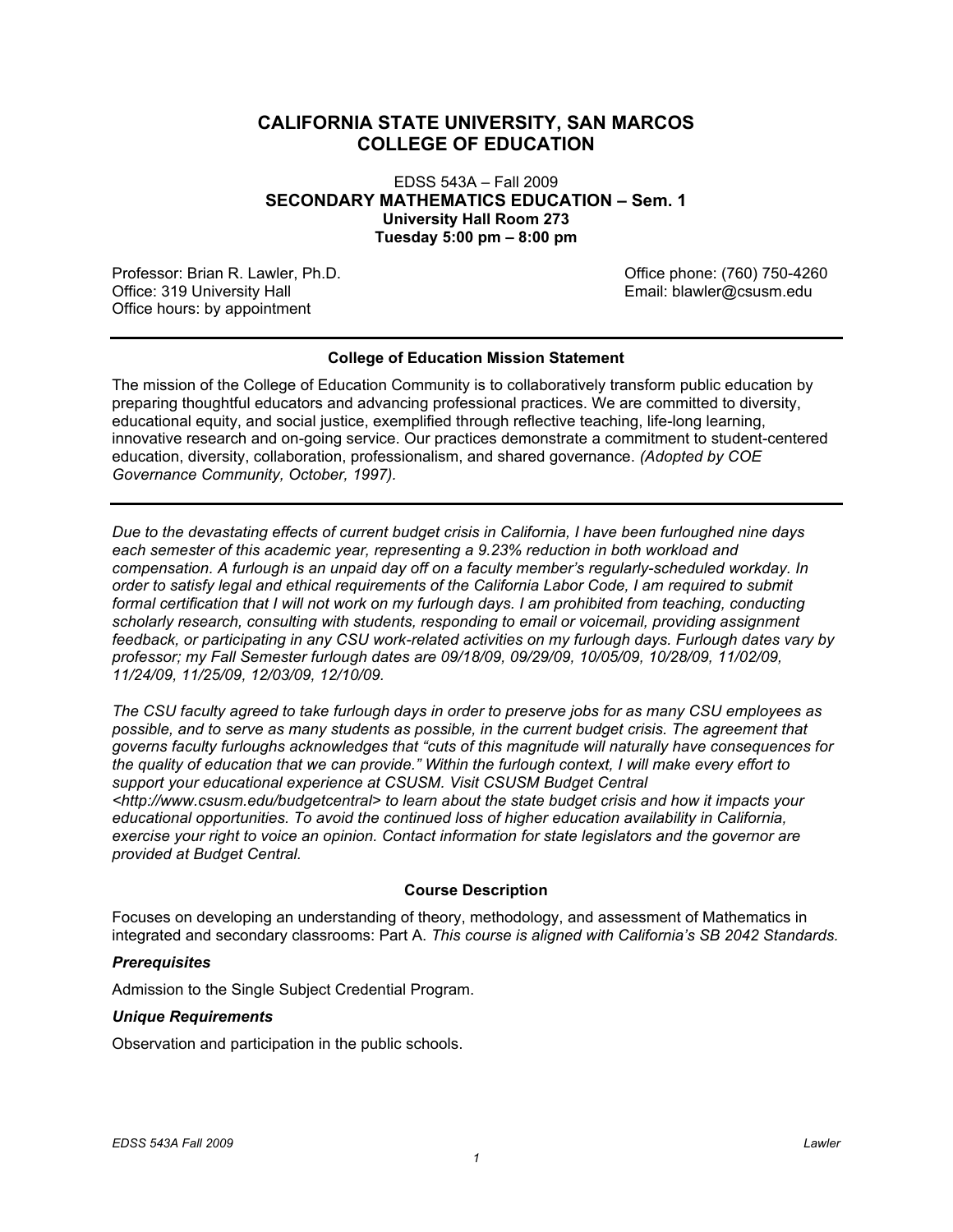### **Student Learning Outcomes**

### *Objectives*

 Learning to teach mathematics well is difficult, and thus you must expect that this course, in concurrence with your clinical practice, will only begin your education in learning how to teach mathematics. Furthermore, this course is intentionally focused on developing professionals in the field of secondary mathematics education. The course is but one stage in what I hope will be a continuing evolution for you as a mathematics teacher.

 More specifically, the focus of this course will be on (1) developing an understanding of the current practices in mathematics, best practices in teaching mathematics, and the ways in which these practices intersect and conflict; (2) learning to teach content specific concepts, algebraic thinking in particular, using effective, appropriate, and equitable strategies; and (3) practicing how to teach for mathematical understanding.

 Enfolded into this course will be learning about children's mathematical ways of thinking and operating, creating a classroom environment that promotes the investigation and growth of mathematical ideas, developing strategies to ensure the success of all students in multi-cultural, heterogeneous settings, consideration of curriculum development, and the ongoing formation of a personal theory of mathematics teaching and learning grounded in work for social justice.

### *Teacher Performance Expectation (TPE) Competencies*

 The course objectives, assignments, and assessments have been aligned with the CTC standards for Single Subject Credential (Mathematics). This course is designed to help teachers seeking the California Single Subject Credential (Mathematics) to develop the skills, knowledge, and attitudes necessary to assist schools and district in implementing effective programs for all students. The successful candidate will be able to merge theory and practice in order to realize a comprehensive and extensive educational program for all students.

The following TPEs are given primary emphases:

- TPE 1b Subject Specific Pedagogical Skills for Single Subject Teaching (Mathematics)
- TPE 2 Monitoring Student Learning During Instruction

The following TPEs are given secondary emphases:

- TPE 3 Interpretation and use of assessments
- TPE 4 Making content accessible
- TPE 5 Student engagement
- TPE 6c Developmentally appropriate practices in grades 9-12
- TPE 6d Developmentally appropriate teaching practices for special education: teaching the special education population in the general education environment
- TPE 7 Teaching English learners
- TPE 8 Learning about students
- TPE 9 Instructional planning
- TPE 10 Instructional time
- TPE 11 Social environment
- TPE 13 Professional growth
- TPE 14 Educational technology in teaching and learning
- TPE 15 Social justice and equity

### *California Teacher Performance Assessment (CalTPA)*

 Beginning July 1, 2008 all California credential candidates must successfully complete a state-approved system of teacher performance assessment (TPA), to be embedded in the credential program of preparation. At CSUSM this assessment system is called the CalTPA or the TPA for short.

 To assist your successful completion of the TPA a series of informational seminars are offered over the course of the program. TPA related questions and logistical concerns are to be addressed during the seminars. Your attendance to TPA seminars will greatly contribute to your success on the assessment.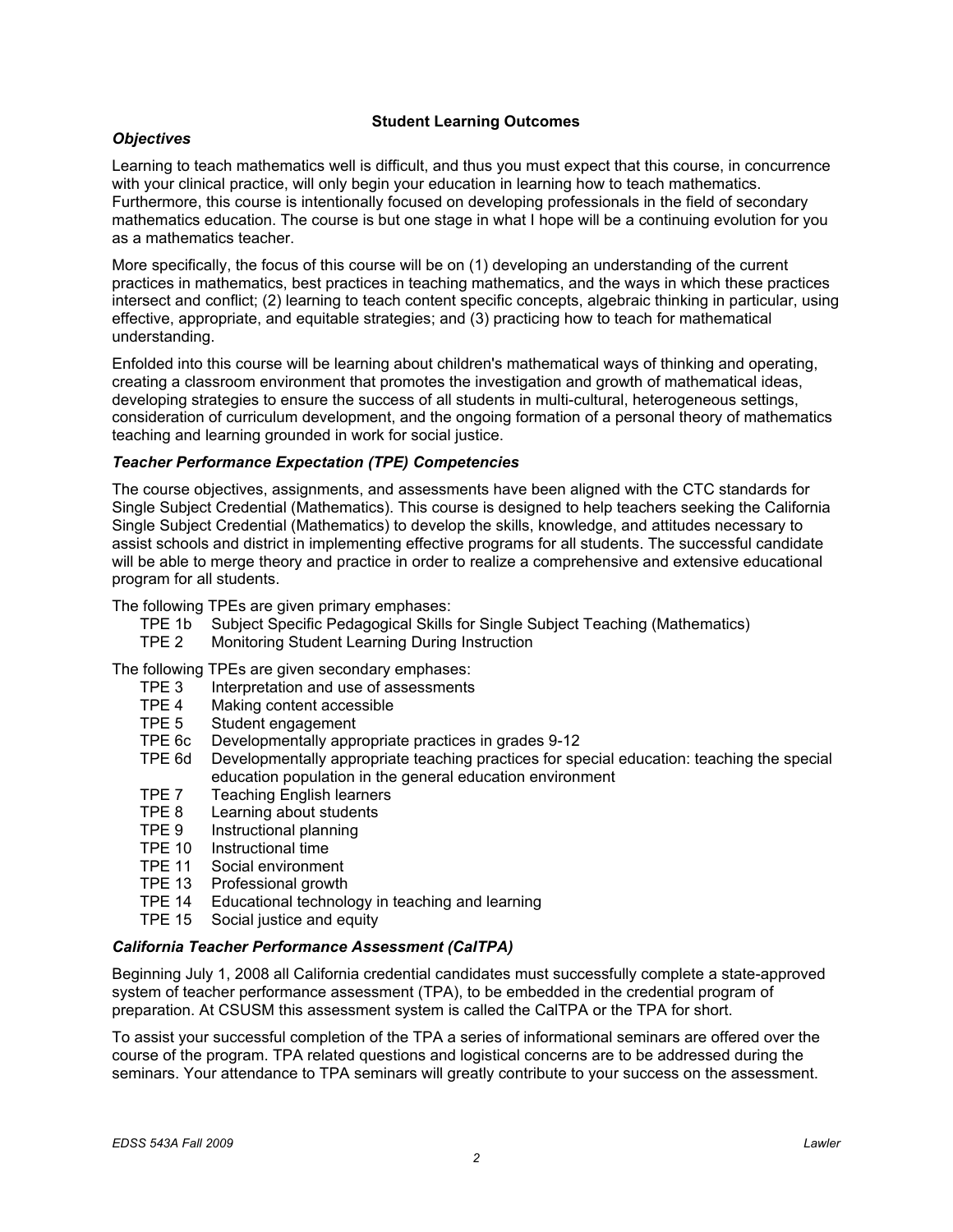Additionally, COE classes use common pedagogical language, lesson plans (lesson designs), and unit plans (unit designs) in order to support and ensure your success on the TPA and more importantly in your credential program.

 The CalTPA Candidate Handbook, TPA seminar schedule, and other TPA support materials can be found on the COE website: http://lynx.csusm.edu/coe/CalTPA/CalTPAdocuments.asp

### *Students with Disabilities Requiring Reasonable Accommodations*

 Students with disabilities who require reasonable accommodations must be approved for services by providing appropriate and recent documentation to the Office of Disable Student Services (DSS). This office is located in Craven Hall 5205, and can be contacted by phone at (760) 750-4905, or TTY (760) 750-4909. Students authorized by DSS to receive reasonable accommodations should meet with their instructor during office hours or, in order to ensure confidentiality, in a more private setting.

### *Authorization to Teach English Learners*

 This credential program has been specifically designed to prepare teachers for the diversity of languages often encountered in California public school classrooms. The authorization to teach English learners is met through the infusion of content and experiences within the credential program, as well as additional coursework. Students successfully completing this program receive a credential with authorization to teach English learners. *(Approved by CCTC in SB 2042 Program Standards, August 02)* 

### **Course Requirements**

### *Required Texts*

- Driscoll, M. J. (1999). *Fostering algebraic thinking: A guide for teachers, grades 6-10*. Portsmouth, N.H.: Heinemann.
- Fendel, D.M., Resek, D., Alper, L., & Fraser, S. (1997). *Interactive Mathematics Program Year 1: The Overland Trail Teacher's Guide*. Berkeley: Key Curriculum Press. [purchase online http://www.keypress.com/ x5480.xml]
- Gutstein, E., & Peterson, B. (2005). *Rethinking mathematics: Teaching social justice by the numbers*. Milwaukee, WI: Rethinking Schools.

\*Several other readings are required and will be made available for download.

### *Recommended Texts*

- Boaler, J. (2008). *What's math got to do with it?: Helping children learn to love their most hated subject—and why it's important for America*. New York: Viking.
- California Department of Education (2005). *Mathematics framework for California public schools: Kindergarten through grade twelve*. Sacramento, CA: Author. This document can be found at http://www.cde.ca.gov/ci/ma/cf/index.asp.
- Carr, J., Carroll, C., Cremer, S., Gale, M., Lagunoff, R., Sexton, U. (2009). *Making mathematics accessible to English learners*. San Francisco: WestEd.
- National Council of Teachers of Mathematics (2000). *Principles and standards for school mathematics*. Reston, VA: Author. An overview of this document can be found at http://standards.nctm.org/ (NCTM members have free and full access).

STAR Test Blueprints for Standards Items: http://www.cde.ca.gov/ta/tg/sr/blueprints.asp

### *Key Assignments*

 *1. Portfolio of Weekly Assignments (20%) – As ongoing homework, students will read, do mathematics, and write weekly in conjunction with class experiences and activities. The responses to these assignments do not need to be highly formal or polished, and lengths will vary. The emphases should be on noting your thinking while in the moments of thinking. You will record your thought processes, reactions, reflections, connections, new questions, etc. These responses will be submitted each week, and a portfolio turned in at the end of the semester.*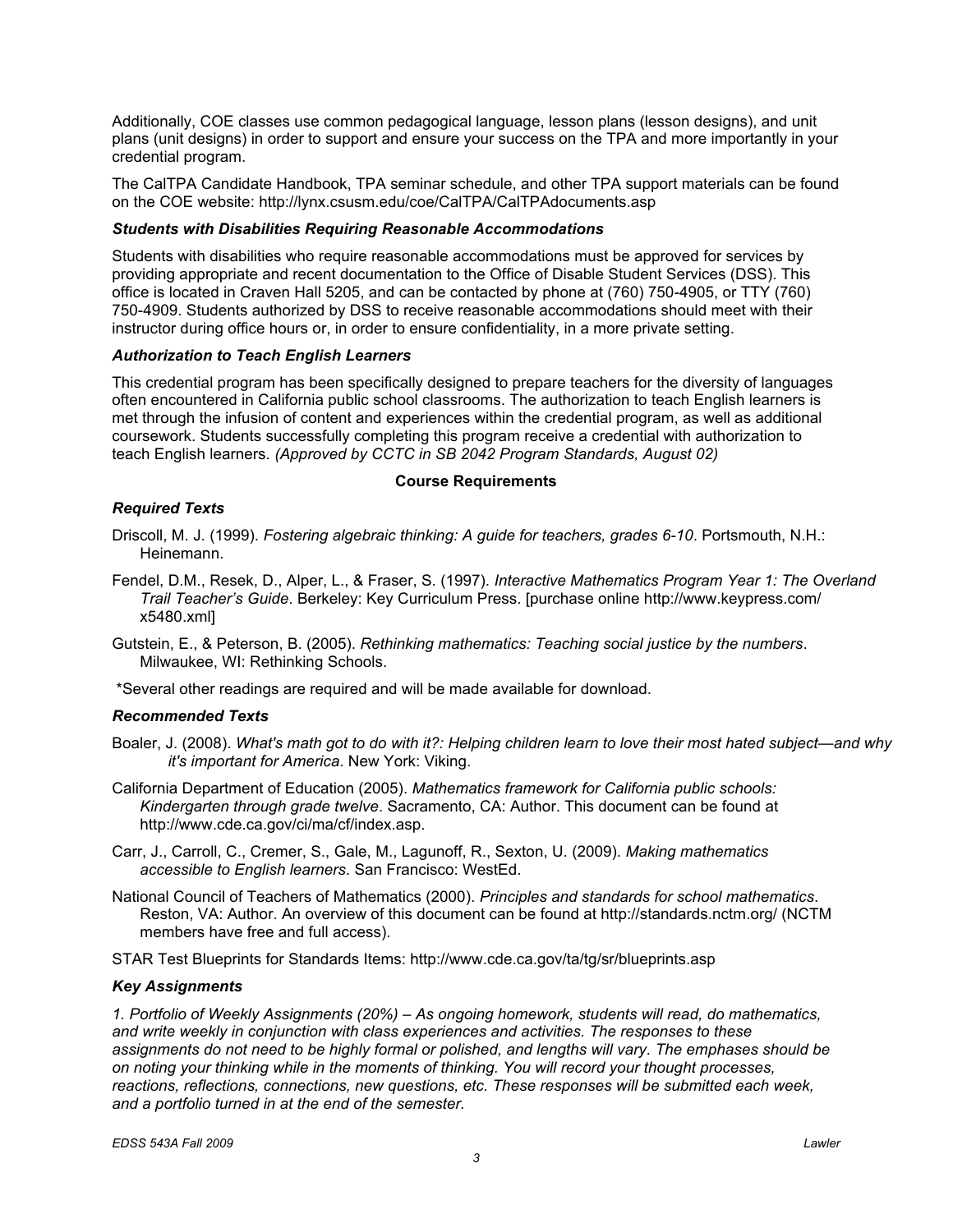2. Professional Reading (10%) – Teacher candidates will select an article from a professional  *mathematics education journal to read, summarize, and present to colleagues in the course.* 

 *3. Problems of the Week (10%) – During the semester, teacher candidates will investigate 2-3 open- ended mathematical problems. Each teacher candidate will be asked to initiate and lead classroom discussion (10-15 min.) of the problem by sharing your thinking about the task. At the end of the course, each teacher candidate will select one problem to formally write-up using a 5-stage write-up format.* 

 *4. Curriculum Assignment (20%) – Teacher candidates will review two mathematics curriculum, the required course text and that which is currently being used in the classroom in which they will teach during the fall semester. This review will consist of a summary and critique, including such focus as match to CA Framework and Standards, NCTM Principles and Standards, and other significant principles of teaching and learning mathematics. Teacher candidates will also provide ideas on how to alter curriculum or plan for teaching in order to best implement each.* 

 *5. Student Interview (20%) – In small groups, teacher candidates will design prompts and/or a task in order to conduct a clinical interview with a grades 8-10 student. This interview protocol will be designed to inquire into the student's algebraic ways of thinking. Each of you will carry out an actual student-interview based on this protocol. The initial groups will study student responses. The purposes of this activity are to begin thinking about students' mathematical understanding, to learn how to effectively pose questions and interpret the meaning of students' answers, and to provide you with an opportunity to interact with students about mathematics.* 

 *6. Mathematical Resources & Lesson (20%) – Working in small groups, teacher candidates will first compile resources on a predetermined mathematical topic (5%) and then design a lesson that you will present in a secondary mathematics class (10%). You will conclude this assignment with a group presentation (5%) to our class outlining the lesson, experiences with students—including student work, and reflections and changes for the next use of the lesson. The purpose of this activity is to help you learn how to design effective mathematical lessons, to provide you with an opportunity to begin compiling mathematical resources, and to provide an opportunity for you to practice teaching mathematics.* 

## *Grading Standards*

Grades will be based on the following grading scale:

| А | . | 90 | $\overline{\phantom{0}}$ | 100%      |
|---|---|----|--------------------------|-----------|
| B | . | 80 | $\equiv$                 | 89%       |
| C |   | 70 | $\equiv$                 | 79%       |
| D |   | 60 | $\sim$                   | 69%       |
| F |   |    |                          | Below 60% |

 Unless *prior arrangements* have been agreed to with the instructor, work submitted late, but within one week of the due date will be reduced by one letter grade, and work received over one week late will receive no credit.

### *College of Education Attendance Policy*

 Due to the dynamic and interactive nature of courses in the College of Education, all students are expected to attend all classes and participate actively. At a minimum, students must attend more than 80% of class time, or s/he may not receive a passing grade for the course at the discretion of the  instructor. *Individual instructors may adopt more stringent attendance requirements*. Should the student have extenuating circumstances, s/he should contact the instructor as soon as possible. *(Adopted by the COE Governance Community, December, 1997).* 

 *Attendance and Participation:* Due to the fast paced and highly interactive nature of the course, regular attendance and full participation are expected; teaching and learning are difficult, if not impossible, if one is not present for and engaged in the process. Therefore, the above COE Attendance Policy is amplified as follows:

- Missing more than one class meeting will result in the reduction of one letter grade.
- $\bullet$ Arriving late or leaving early on more than two occasions will result in the reduction of one letter grade.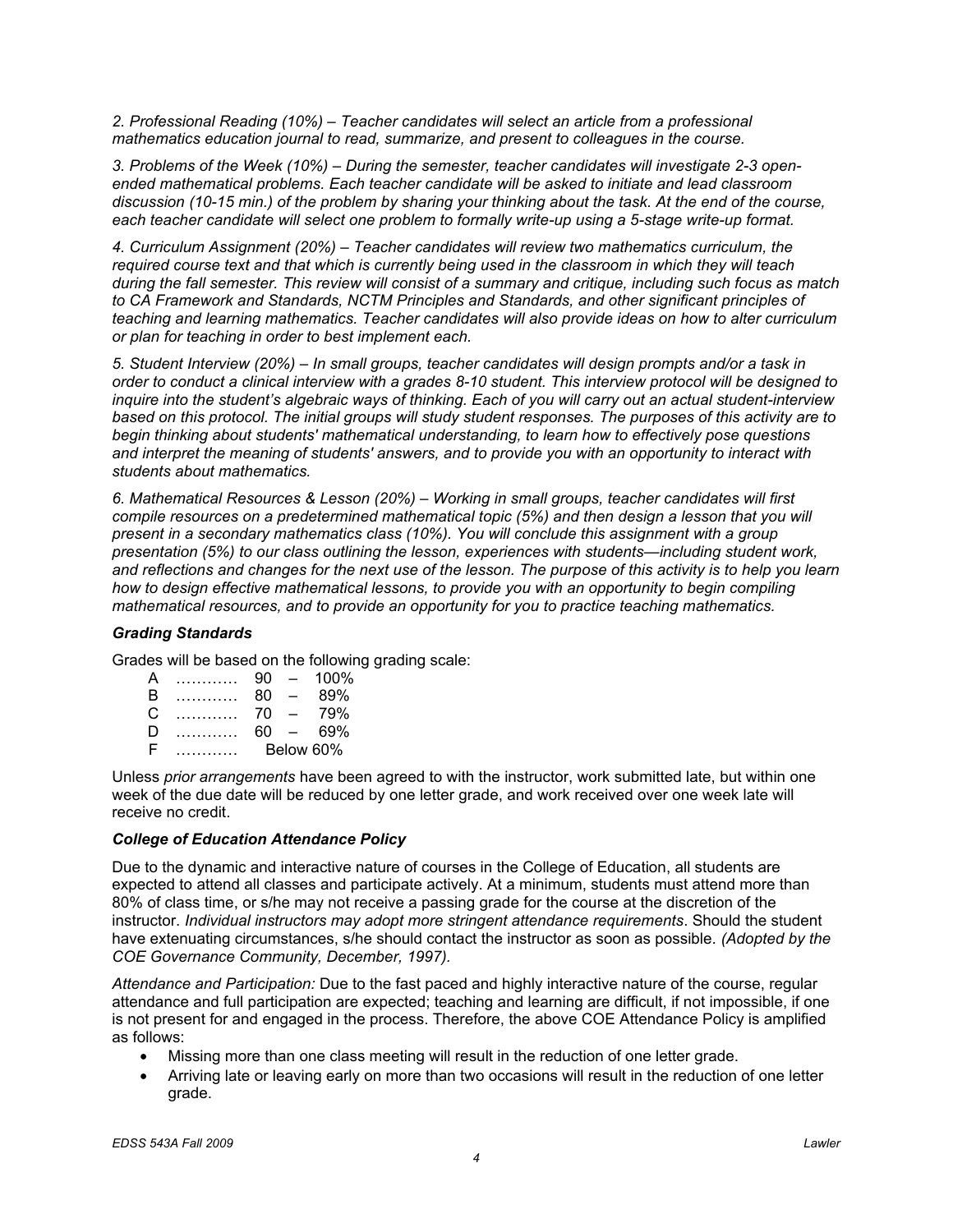Please inform the instructor *prior* to an absence.

#### *All-University Writing Requirement*

 All CSU students must demonstrate competency in writing skills as a requirement for graduation. At California State University San Marcos, students complete the graduation writing assessment through the All-University Writing Requirement. This requirement mandates that every course at the University must have a writing component of at least 2,500 words (approximately 10 pages). The assignments for this course meet this requirement.

#### *CSUSM Academic Honesty Policy*

 "Students will be expected to adhere to standards of academic honesty and integrity, as outlined in the Student Academic Honesty Policy. All written work and oral presentation assignments must be original work. All ideas/materials that are borrowed from other sources must have appropriate references to the original sources. Any quoted material should give credit to the source and be punctuated with quotation marks.

 Students are responsible for honest completion of their work including examinations. There will be no tolerance for infractions. If you believe there has been an infraction by someone in the class, please bring it to the instructor's attention. The instructor reserves the right to discipline any student for academic dishonesty in accordance with the general rules and regulations of the university. Disciplinary action may include the lowering of grades and/or the assignment of a failing grade for an exam, assignment, or the class as a whole."

 Incidents of Academic Dishonesty will be reported to the Dean of Students. Sanctions at the University level may include suspension or expulsion from the University. Consult the University catalog for further questions about academic honesty.

 *Plagiarism:* As an educator, it is expected that each student will do his/her own work, and contribute equally to group projects and processes. Plagiarism or cheating is unacceptable under any circumstances. If you are in doubt about whether your work is paraphrased or plagiarized see the Plagiarism Prevention for Students website http://library.csusm.edu/plagiarism/index.html. When relying on supporting documents authored by others, cite them clearly and completely using American Psychological Association (APA) manual, 6<sup>th</sup> edition.